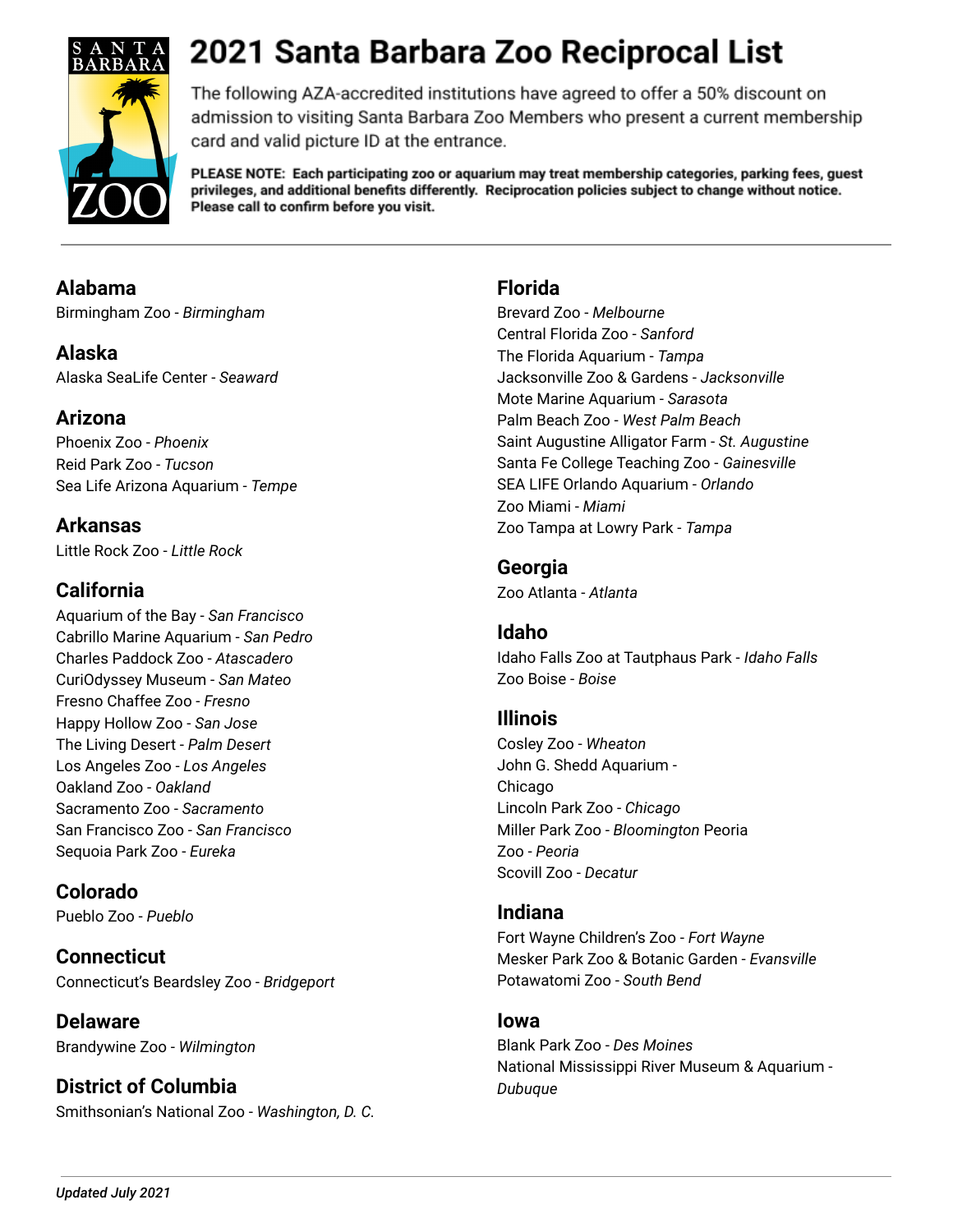

The following AZA-accredited institutions have agreed to offer a 50% discount on admission to visiting Santa Barbara Zoo Members who present a current membership card and valid picture ID at the entrance.

PLEASE NOTE: Each participating zoo or aquarium may treat membership categories, parking fees, guest privileges, and additional benefits differently. Reciprocation policies subject to change without notice. Please call to confirm before you visit.

#### **Kansas**

The David Traylor Zoo of Emporia - *Emporia* Hutchinson Zoo - *Hutchinson* Lee Richardson Zoo - *Garden City* Rolling Hills Zoo - Salina Sedgwick County Zoo - *Wichita* Sunset Zoo - *Manhattan* Topeka Zoological Park - *Topeka*

**Kentucky** Louisville Zoo - *Louisville*

**Louisiana** Alexandria Zoo - *Alexandria*

**Maryland** The Maryland Zoo in Baltimore - *Baltimore*

# **Massachusetts**

Buttonwood Park Zoo - *New Bedford* Capron Park Zoo - *Attleboro* Museum of Science - *Boston* Zoo New England (Franklin Park Zoo/Stone Zoo) - *Boston/Stoneham*

# **Michigan**

SEA Life Michigan Aquarium - *Auburn Hills* Binder Park Zoo - *Battle Creek* Detroit Zoological Society - *Detroit* John Ball Zoological Garden - *Grand Rapids* Potter Park Zoological Gardens - *Lansing* Saginaw Children's Zoo - *Saginaw*

# **Minnesota**

Como Park Zoo - *St. Paul* Lake Superior Zoo - *Duluth* Minnesota Zoo - *Apple Valley*

#### **Missouri**

Dickerson Park Zoo - *Springfield* Endangered Wolf Center - *Eureka* Kansas City Zoo - *Kansas City* St. Louis Zoo - *St. Louis* Sea Life Aquarium - *Kansas City*

#### **Montana**

Grizzly & Wolf Discovery Center - *West Yellowstone* ZooMontana - *Billings*

# **Nebraska**

Lincoln Children's Zoo - *Lincoln* Omaha's Henry Doorly Zoo & Aquarium - *Omaha* Riverside Discovery Center - *Scottsbluff*

# **New Hampshire**

Squam Lakes Natural Science Center - *Holderness*

# **New Jersey**

Bergen County Zoo - *Paramus* Cape May County Park & Zoo - *Cape May Court House* Turtle Back Zoo - *West Orange*

#### **New Mexico**

Albuquerque Biological Park - *Albuquerque* Living Desert Zoo & Gardens State Park - *Carlsbad*

#### **New York**

Aquarium of Niagara - *Niagara Falls* Buffalo Zoo - *Buffalo* Rosamond Gifford Zoo at Burnet Park - *Syracuse* Seneca Park Zoo - *Rochester* Staten Island Zoo - *Staten Island* Trevor Zoo - *Millbrook* Utica Zoo - *Utica*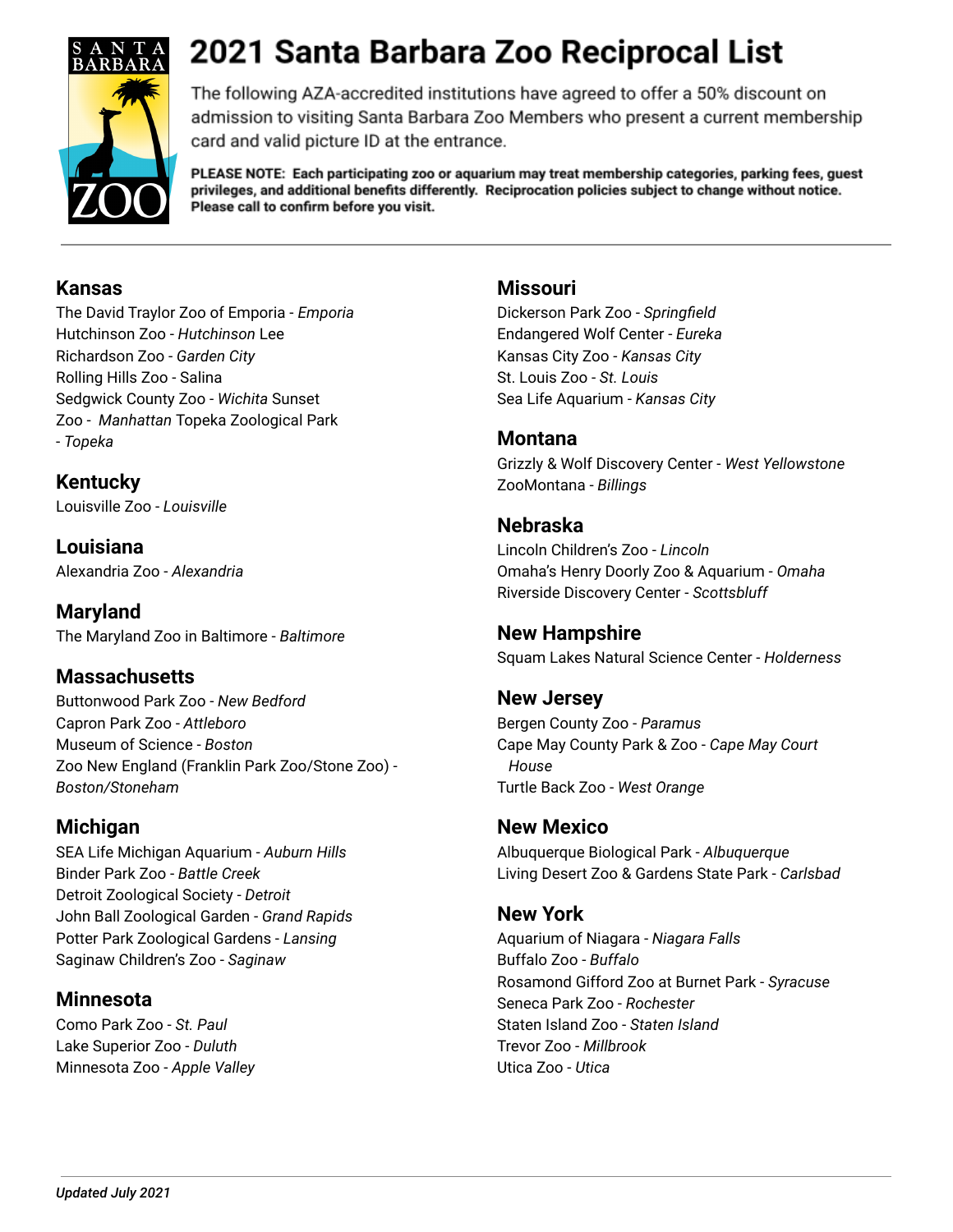

The following AZA-accredited institutions have agreed to offer a 50% discount on admission to visiting Santa Barbara Zoo Members who present a current membership card and valid picture ID at the entrance.

PLEASE NOTE: Each participating zoo or aquarium may treat membership categories, parking fees, guest privileges, and additional benefits differently. Reciprocation policies subject to change without notice. Please call to confirm before you visit.

# **North Carolina**

Greensboro Science Center - *Greensboro* Museum of Life and Science - *Durham* N.C. Aquarium at Fort Fisher - *Kure Beach* N.C. Aquarium at Pine Knoll Shores - *Atlantic Beach* N.C. Aquarium on Roanoke Island - *Manteo* North Carolina Zoological Park - *Asheboro* Western N.C. (WNC) Nature Center - *Asheville*

# **North Dakota**

Chahinkapa Zoo - *Wahpeton* Dakota Zoo - *Bismarck* Red River Zoo - *Fargo* Roosevelt Park Zoo - *Minot*

# **Ohio**

African Safari Wildlife Park - *Port Clinton* Akron Zoo - *Akron* Boonshoft Museum of Discovery - *Dayton* Cincinnati Zoo & Botanical Garden - *Cincinnati* Cleveland Metroparks Zoo - Cleveland Columbus Zoo & Aquarium - *Columbus* Toledo Zoo - *Toledo* The Wilds - *Cumberland*

# **Oklahoma**

Oklahoma City Zoo & Botanical Garden - *Oklahoma City* Tulsa Zoo - *Tulsa*

# **Oregon**

Oregon Zoo - *Portland* Wildlife Safari - *Winston*

# **Pennsylvania**

Elmwood Park Zoo - *Norristown* Erie Zoological Society - *Erie* Lehigh Valley Zoo - *Schnecksville* National Aviary - *Pittsburgh* Philadelphia Zoo - Philadelphia

ZOOAMERICA North American Wildlife Park - *Hershey*

**Rhode Island** Roger Williams Park Zoo - *Providence*

### **South Carolina**

Greenville Zoo - *Greenville* Riverbanks Zoo & Garden - *Columbia*

# **South Dakota**

Bramble Park Zoo - *Watertown* Great Plains Zoo & Delbridge Museum of Natural History - *Sioux Falls*

### **Tennessee**

Chattanooga Zoo at Warner Park - *Chattanooga* Knoxville Memphis Zoo - *Memphis* Nashville Zoo, Inc. - *Nashville* Zoo Knoxville - *Knoxville*

#### **Texas**

Abilene Zoological Gardens - *Abilene* Caldwell Zoo - *Tyler* Cameron Park Zoo - *Waco* Dallas Zoo - *Dallas* Ellen Trout Zoo - *Lufkin* El Paso Zoo - *El Paso* Fort Worth Zoo - *Fort Worth* Gladys Porter Zoo - *Brownsville* Houston Zoo - *Houston* San Antonio Zoo - *San Antonio* Texas State Aquarium - *Corpus Christi*

#### **Utah**

Tracy Aviary - *Salt Lake City* Utah's Hogle Zoo - *Salt Lake City*